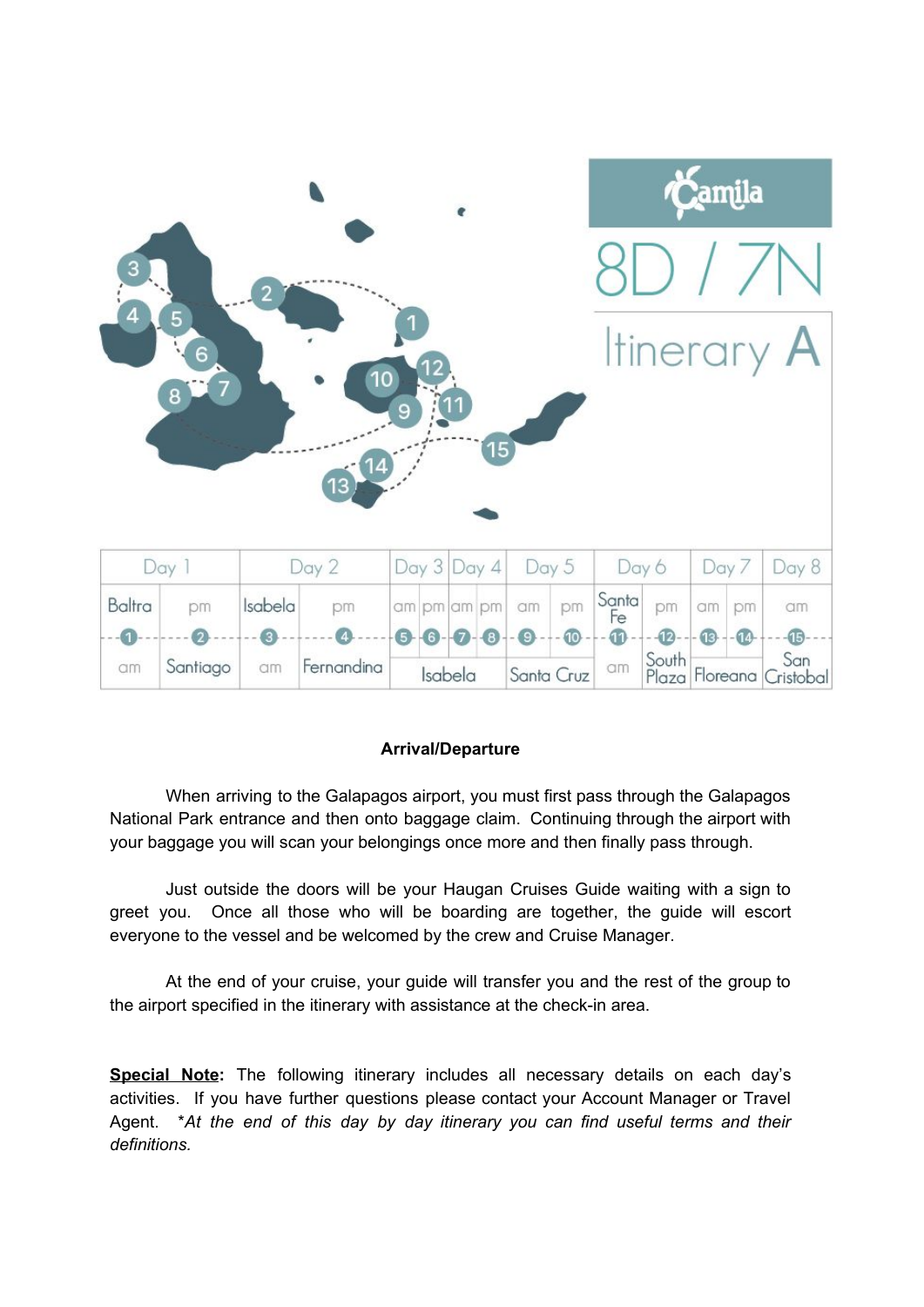#### **Saturday**

AM: Arrival to Baltra Airport with transfer to M/T Camila PM: Santiago Island - Sullivan Bay

## **Sunday**

AM: Isabela - Vicente Roca Point PM: Fernandina - Espinosa Point

#### **Monday**

AM: Isabela - Tagus Cove PM: Isabela - Urbina Bay

**Tuesday** AM: Isabela - Elizabeth Bay PM: Isabela - Moreno Point

#### **Wednesday**

AM: Santa Cruz - Charles Darwin Station PM: Santa Cruz - Highlands

> **Thursday** AM: Santa Fe Island PM: South Plazas Island

#### **Friday**

AM: Floreana - Post Office Bay PM: Floreana - Devil's Crown / Cormorant Point

#### **Saturday**

AM: San Cristobal - Interpretation Center / Galapaguera PM: Transfer to San Cristobal Airport

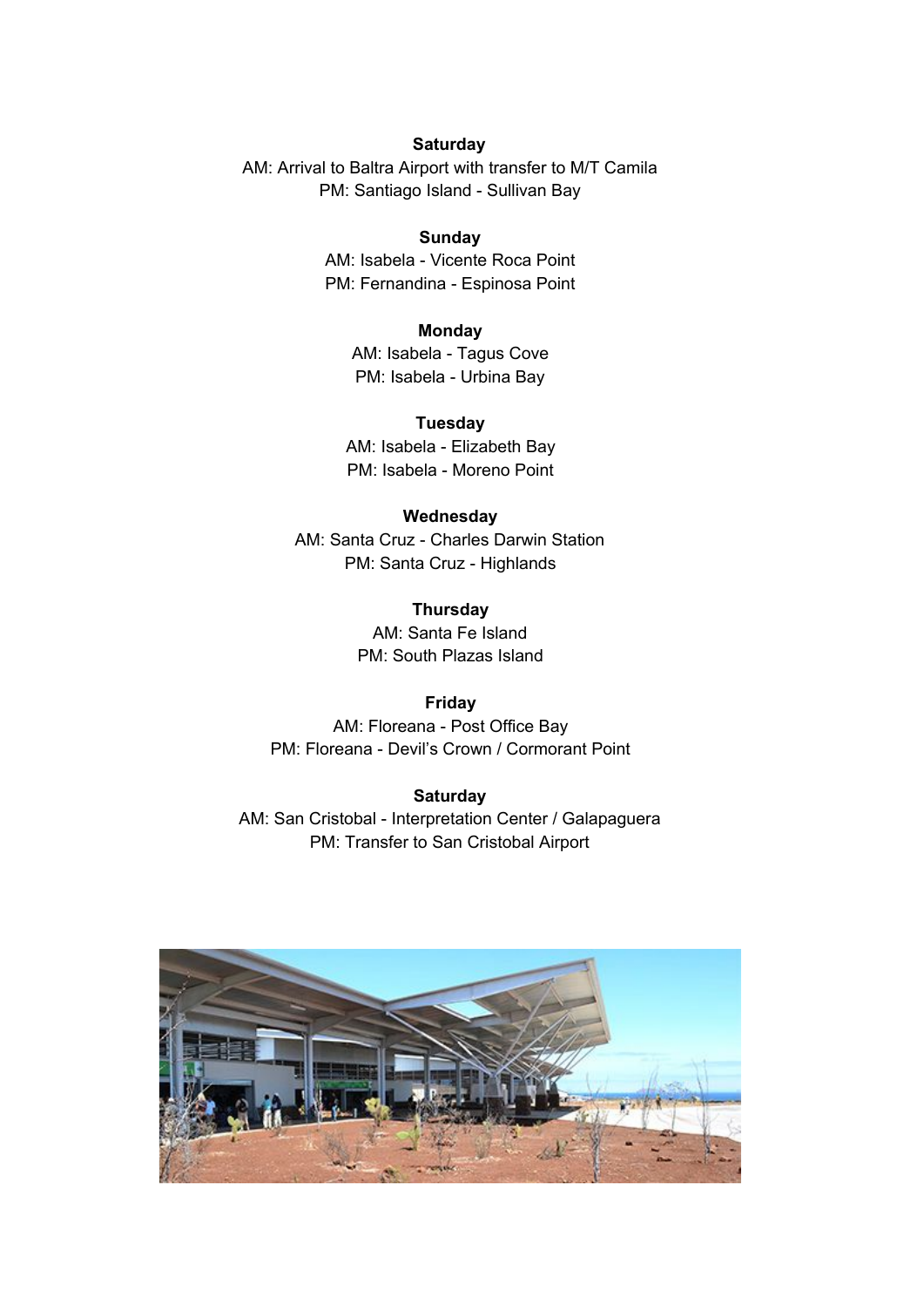#### *Baltra Airport*

#### **Saturday - Day 1**

*AM: Arrival to Baltra Airport with transfer to M/T Camila*

Welcome to the Galapagos Islands aboard the M/T Camila. The guide and crew will greet you and show you to your accommodations upon your arrival. Afterwards, the guide and cruise manager will hold a short briefing on all safety and emergency protocols, different areas of the vessel and the normal routine of the itinerary.



*Sullivan Bay*

*PM: Santiago Island - Sullivan Bay*

Southeast of Santiago Island, Sullivan Bay shows off an interesting lava field with a geologically young flow from 1897. Because the rocks are black and formed of lava, it can get quite hot. Appropriate footwear is required for this visit in order to protect your feet.

**Activities:** Hiking, swimming and snorkeling. **Difficulty:** Moderate **Landing:** Dry landing **Possible Wildlife:** Sea lions, various shorebirds, sally lightfoot crabs. **What to Bring:** Sturdy hiking shoes and walking sticks to aid on the uneven terrain.



*Along the channel in Espinoza Point - Galapagos Oystercatcher*

**Sunday - Day 2** *AM: Isabela Island - Vicente Roca Point*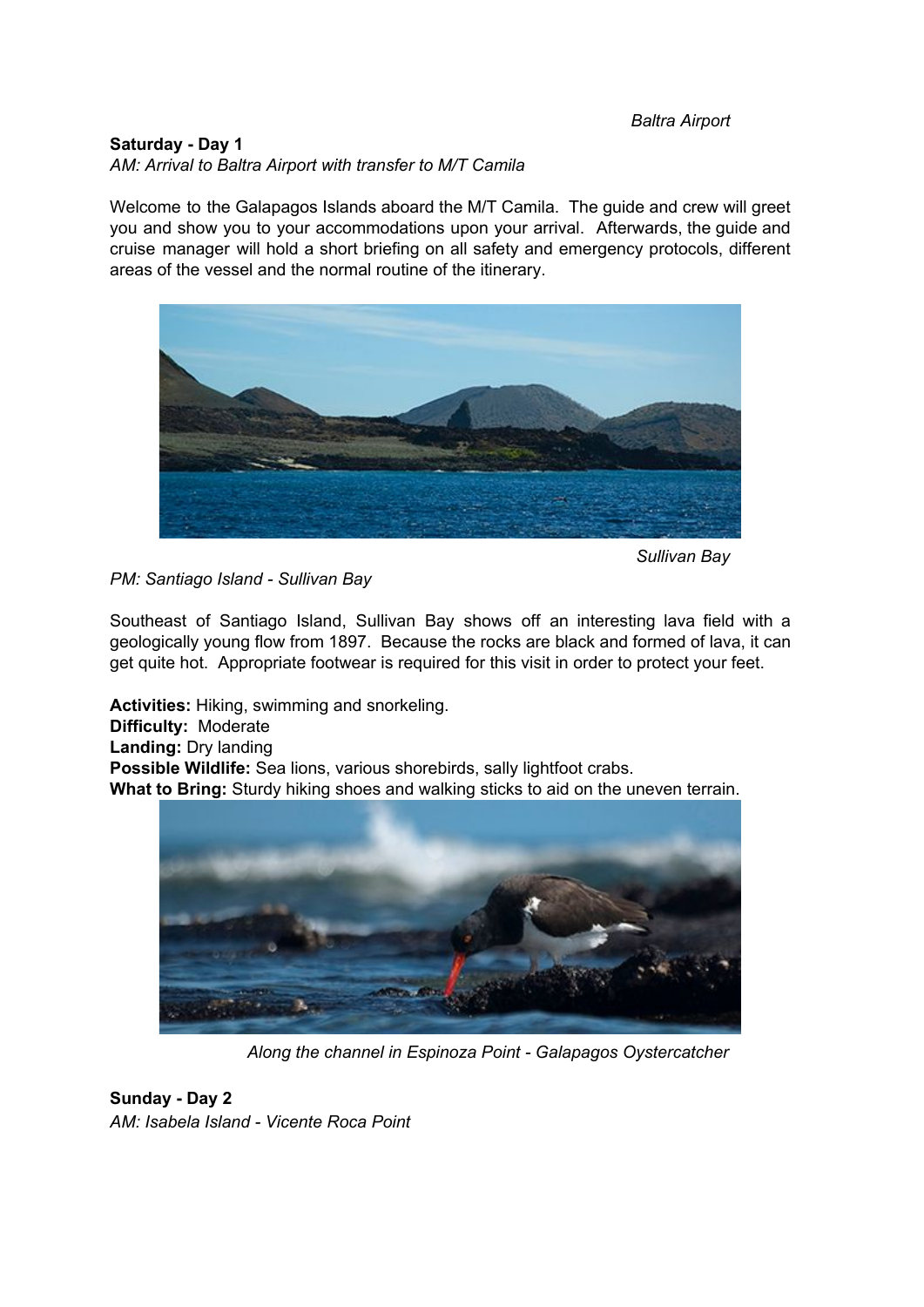Isabela Island is the largest of all the Galapagos islands. It is most famously known as the island shaped as a seahorse. While in the panga, keep an eye out for the magnificent mola-mola sunfish!

**Activities:** Snorkeling and panga ride **Difficulty:** Easy/Moderate **Landing:** No Landing **Possible Wildlife:** Sea lions, blue-footed boobies, various shorebirds, mola-mola sunfish, sea turtles, Galapagos penguins, nazca boobies, sally lightfoot crabs. **What to Bring:** Dry bag for camera or any electronics brought onto the panga.

# *PM: Fernandina Island - Espinosa Point*

Between the Bolivar Channel dividing Isabela and Fernandina Islands lies Espinosa Point. The highlight of this visit is the nesting colony of the Flightless Cormorant, which over time lost its ability to fly due to evolutions distinct changes, helping it swim better and faster. Also seen at this site is the incredible remnants of solid magma, but watch your step for the many marine iguanas known to crowd the area.

## **Activities:** Hike

**Difficulty:** Moderate

**Landing:** Dry but may be slippery at low tide

**Possible Wildlife:** Sea lions, various shorebirds, sally lightfoot crabs, flightless cormorant, Galapagos penguins, fur seals and marine iguanas.

# **What to Bring:** Walking sticks and sturdy footwear.



*Galapagos Penguins*

# **Monday - Day 3** *AM: Isabela - Tagus Cove*

If you like historic remnants, then you will enjoy finding what was left behind from pirates and sailors in the 1800s. This site was one of their preferred pit stops while traveling the seas. The hike here will provide incredible views of the cove and on the other side the mangrove forest where the last 35 pairs of Mangrove finches thrive.

**Activities:** Hike, snorkeling and panga ride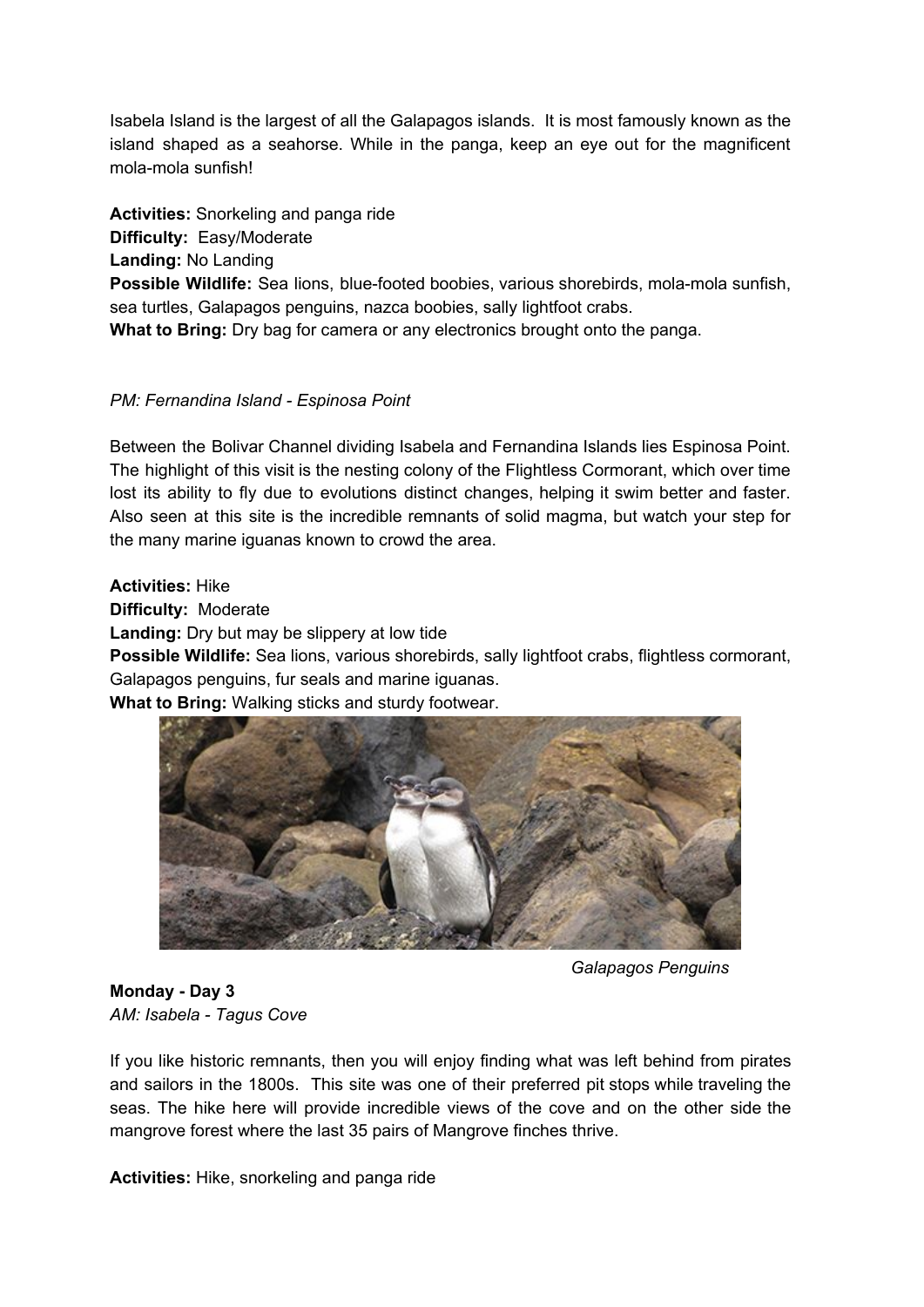#### **Difficulty:** Moderate to Difficult

**Landing:** Dry landing

**Possible Wildlife:** Sea lions, various shorebirds, flightless cormorant, Galapagos penguins, marine iguanas, sally lightfoot crabs, mangrove finches.

**What to Bring:** Walking sticks and sturdy footwear for the hike, camera is a must!

### *PM: Isabela Island - Urbina Bay*

Millions of years ago, Urbina Bay was once laying on the ocean floor. Volcanic uplifts caused it to rise and now it is occupied by sea lions, land iguanas and flightless cormorants. It is a great place to enjoy some free time on the beach or the guide may suggest a hike.

**Activities:** Hike, snorkeling and panga ride **Difficulty:** Moderate to Difficult **Landing:** Wet landing **Possible Wildlife:** Sea lions, various shorebirds, flightless cormorant, marine iguanas, sea turtles, land iguanas, Galapagos Hawk, sally lightfoot crabs, Galapagos tortoise.



*Blue-footed boobies in Elizabeth Bay*

**Tuesday - Day 4** *AM: Isabela Island - Elizabeth Bay*

On the eastern coast of Isabela Island is Elizabeth Bay with many islets. These parts are visited by panga and on the rocky shores Galapagos penguins can be seen. There is a large abundance of marine life that can be seen in the clear waters.

**Activities:** Panga ride **Difficulty:** Easy **Landing:** No Landing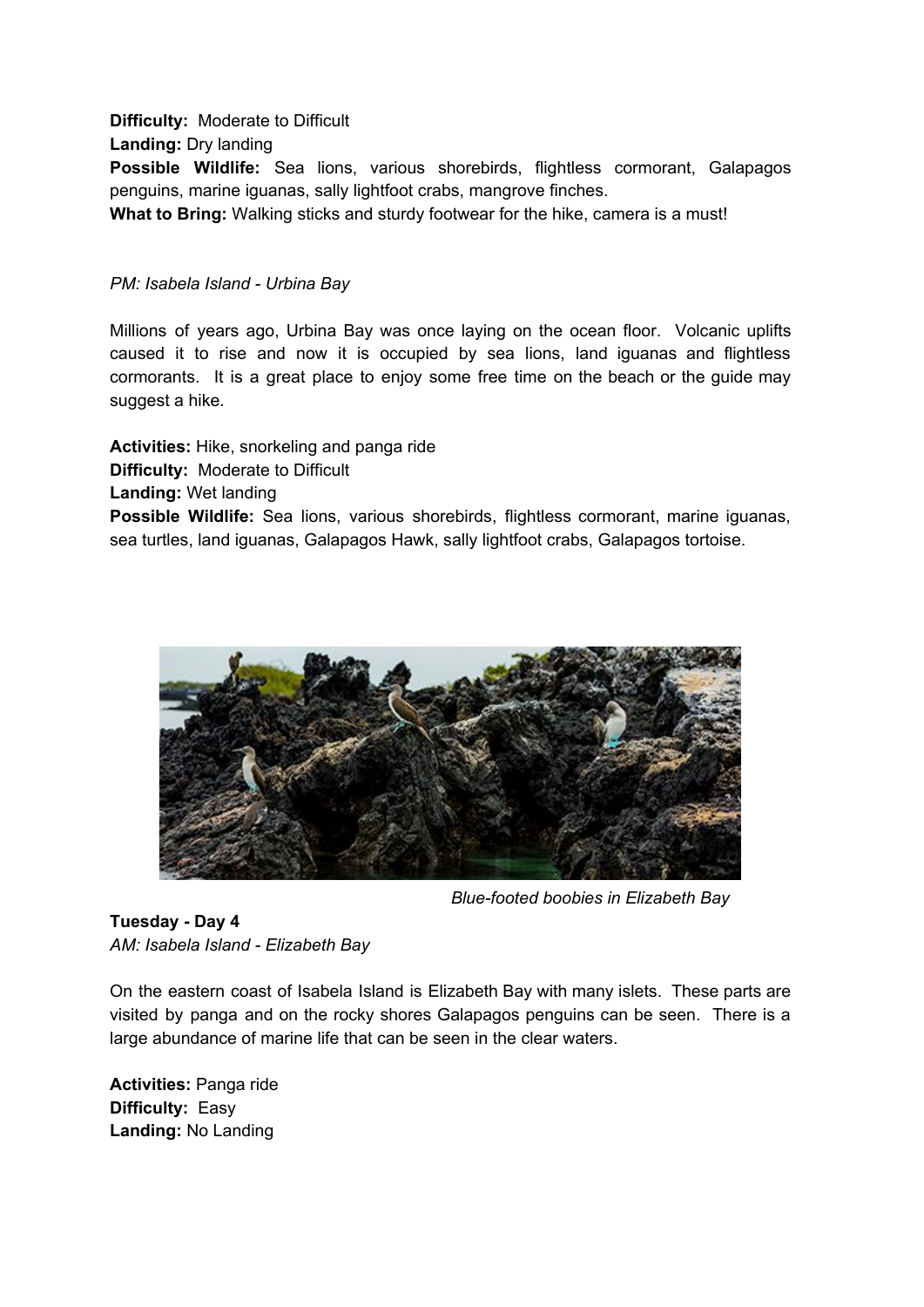**Possible Wildlife:** Sea lions, frigate birds, sea turtles, various shorebirds, flightless cormorant, marine iguanas, pelicans, sally lightfoot crabs, tropical fish and marine life such as galapagos sharks.

# *PM: Isabela Island - Moreno Point*

The beautiful rocky shores of Moreno Point offers a plethora of birds to be seen. It is truly a birders delight. The main attraction are the coast lagoons where white tipped sharks can be seen and the panoramic views of Sierra Negra and Cerro Azul volcanoes cannot be missed.

**Activities:** Hike, snorkeling and panga ride

**Difficulty:** Moderate

**Landing:** Wet landing

**Possible Wildlife:** Sea lions, great blue herons, various shorebirds, flightless cormorant, marine iguanas, sally lightfoot crabs, sea turtles, land iguanas, Galapagos Hawk, Galapagos tortoise.



*Charles Darwin Research Station on Santa Cruz Island*

# **Wednesday - Day 5**

*AM: Santa Cruz Island - Charles Darwin Station*

The Charles Darwin Research Station is one of the Galapagos Island's most important sites for visitors. It is a research facility that has an extensive collection of Galapagos plant life specimens carefully preserved and also acts as a biological research station and active breeding center operated by the Charles Darwin Foundation.

**Activities:** Visit to the research station **Difficulty:** Moderate to Difficult **Landing:** Dry landing **Possible Wildlife:** Galapagos tortoises in captivation and various stages of tortoises.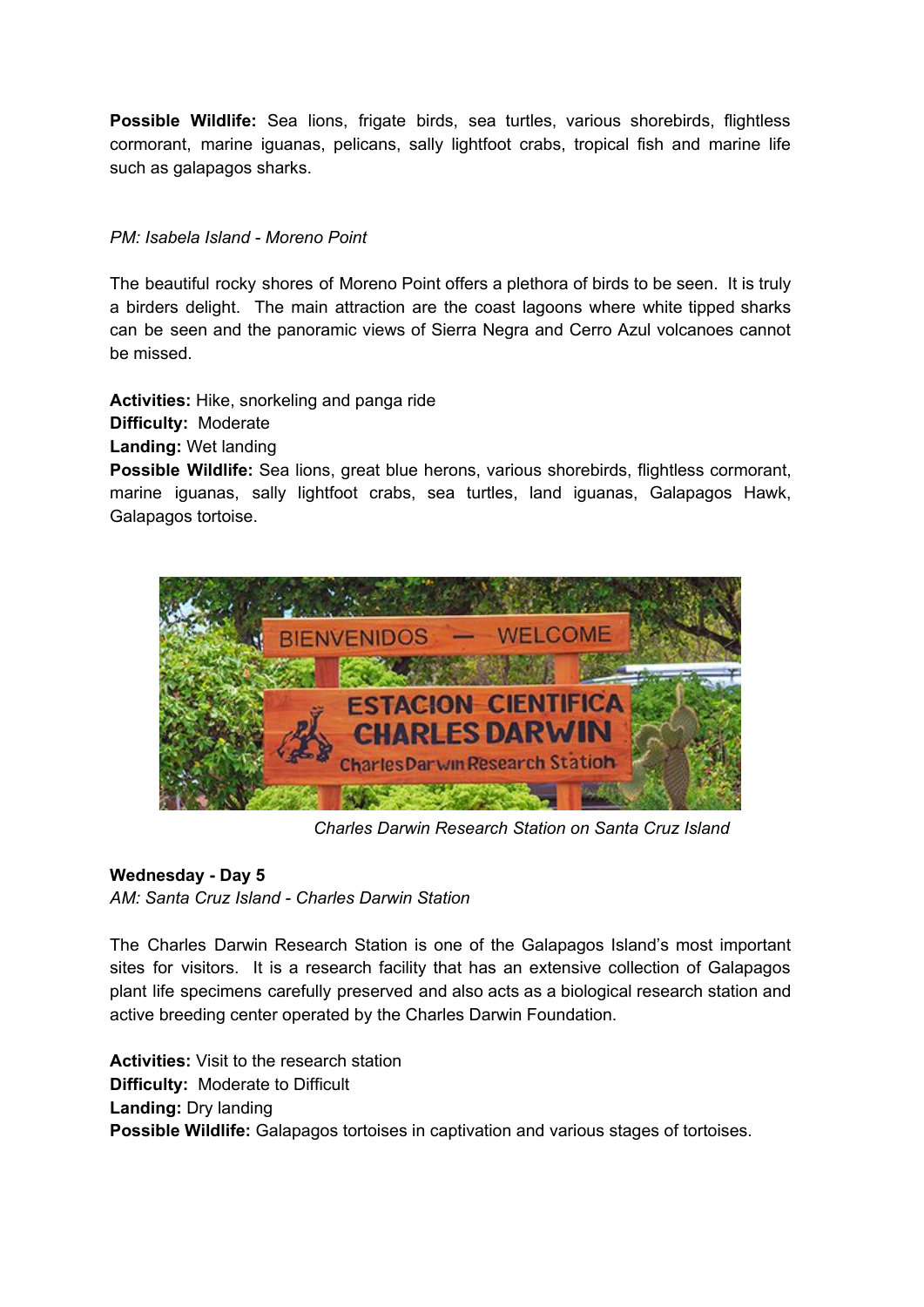## *PM: Santa Cruz Island - Highlands*

The highlands are located in the northern part of Santa Cruz and can reach elevations up to 1500 meters. This area is rich with hills, ferns, volcanoes and wildlife. A great contrast to the molten lava hardened beaches and rocky areas of other islands already seen. It is home to giant tortoises, mockingbirds, finches and many other species.

**Activities:** Hike **Difficulty:** Moderate **Landing:** Dry landing **Possible Wildlife:** Galapagos tortoises, finches, mockingbirds, lava lizards, pintail ducks, other shorebirds.



*Santa Fe Land Iguana - Endemic to Santa Fe Island*

**Thursday - Day 6** *AM: Santa Fe Island*

Santa Fe is home to the endemic Santa Fe iguana. The island was created by a volcanic uplift that now hosts a forest of Opuntia and Palo Santo trees. It is a picturesque island with two different trails, one leading to a scenic viewpoint and the other leading to a small beach.

**Activities:** Hike **Difficulty:** Moderate **Landing:** Dry landing **Possible Wildlife:** Santa Fe land iguanas, frigatebirds, sally lightfoot crabs, sea lions, finches, various shorebirds. **What to Bring:** Sturdy footwear for hiking and walking sticks.

#### *PM: South Plazas Island*

This small island with steep cliffs was formed by rising lava. It is home to one of the largest sea lion colonies, as well as colorful land iguanas. The most characteristic plant on the island is the Sesuvium that turns bright red during the dry season, creating a contrast on the island. The amazing colors of the turquoise waters against the black lava create a setting for amazing photography opportunities.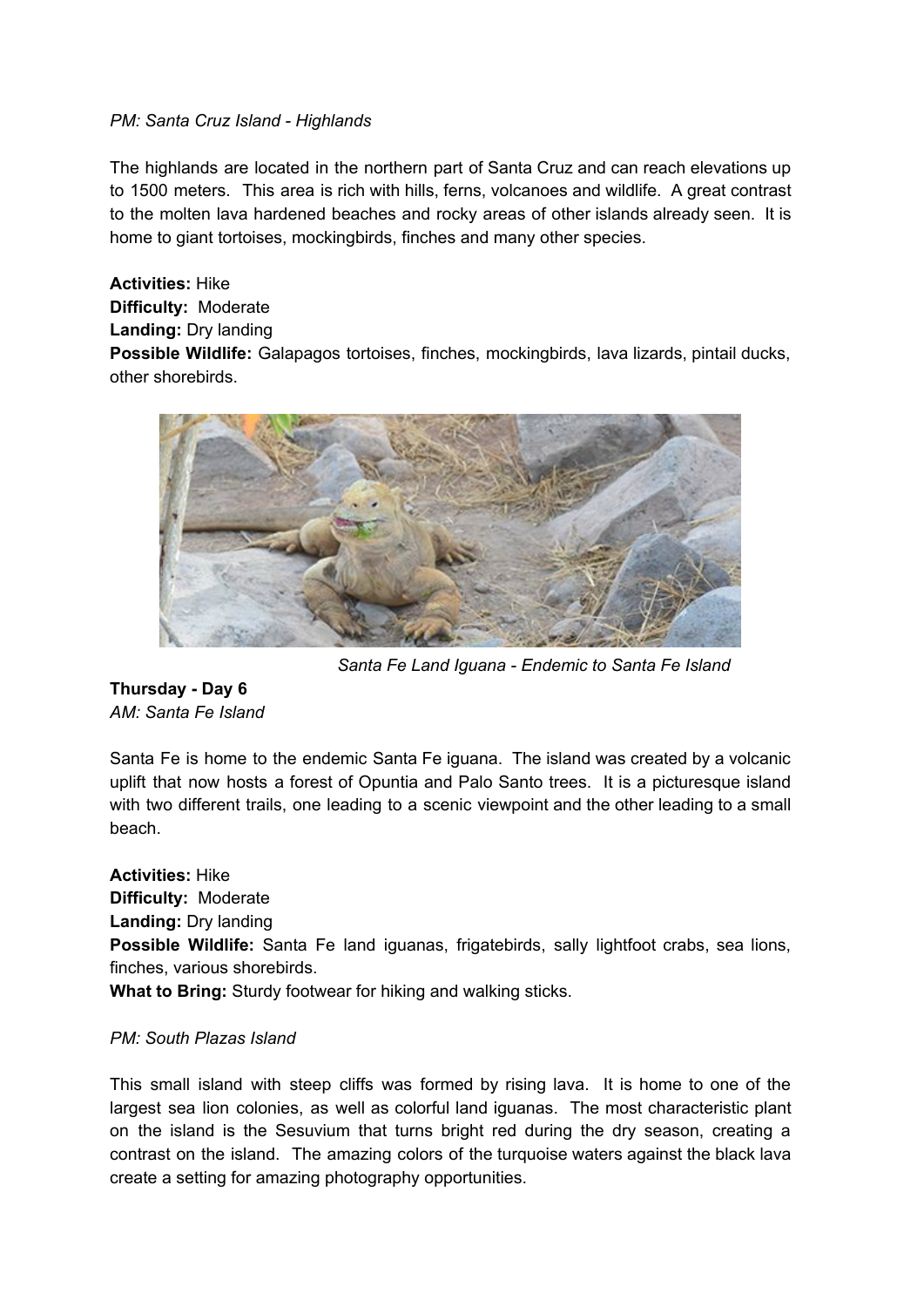**Activities:** Hike

**Difficulty:** Moderate

**Landing:** Dry landing

**Possible Wildlife:** frigatebirds, sally lightfoot crabs, sea lions, land iguanas, swallow-tailed gulls, various shorebirds and seabirds.

**What to Bring:** Sturdy footwear for hiking and walking sticks.



*Checking the mail at Post Office Bay*

## **Friday - Day 7**

## *AM: Floreana - Post Office Bay*

Ask the Cruise Manager for one of our complimentary postcards to write a message and address it home. Leave it in the barrel used before by pirates and sailors. While your there, see if there are any other postcards you can take home with you to send for fellow travelers who have already left their messages!

**Activities:** Post office barrel and leave a postcard, relaxing on the beach, swimming or snorkeling

**Difficulty:** Easy/Moderate

**Landing:** Wet landing

**Possible Wildlife:** frigatebirds, sea lions, sea turtles, various shorebirds and seabirds, marine life.

**What to Bring:** Bring your swimsuit and don't forget your postcards.

# *PM: Floreana - Devil's Crown / Cormorant Point*

Just off of Floreana Island is a fantastic snorkeling site known as Devil's Crown. Various tropical fish species can be seen, even galapagos sharks or white-tipped sharks. Sea lions can be seen hunting for fish or playing through schools of hundreds of fish in circles, it is really quite the site to see. Cormorant point on Floreana Island is a great place to see one of the places where flamingos live in salt water lagoons. Walking along the trail after the lagoon leads to a hidden beach great for walking in the soft sand. Watch your feet if wading in the water, stingrays love to hang out here as well.

**Activities:** Snorkeling and hiking **Difficulty:** Snorkeling - Moderate to difficult / Hike - easy **Landing:** Wet landing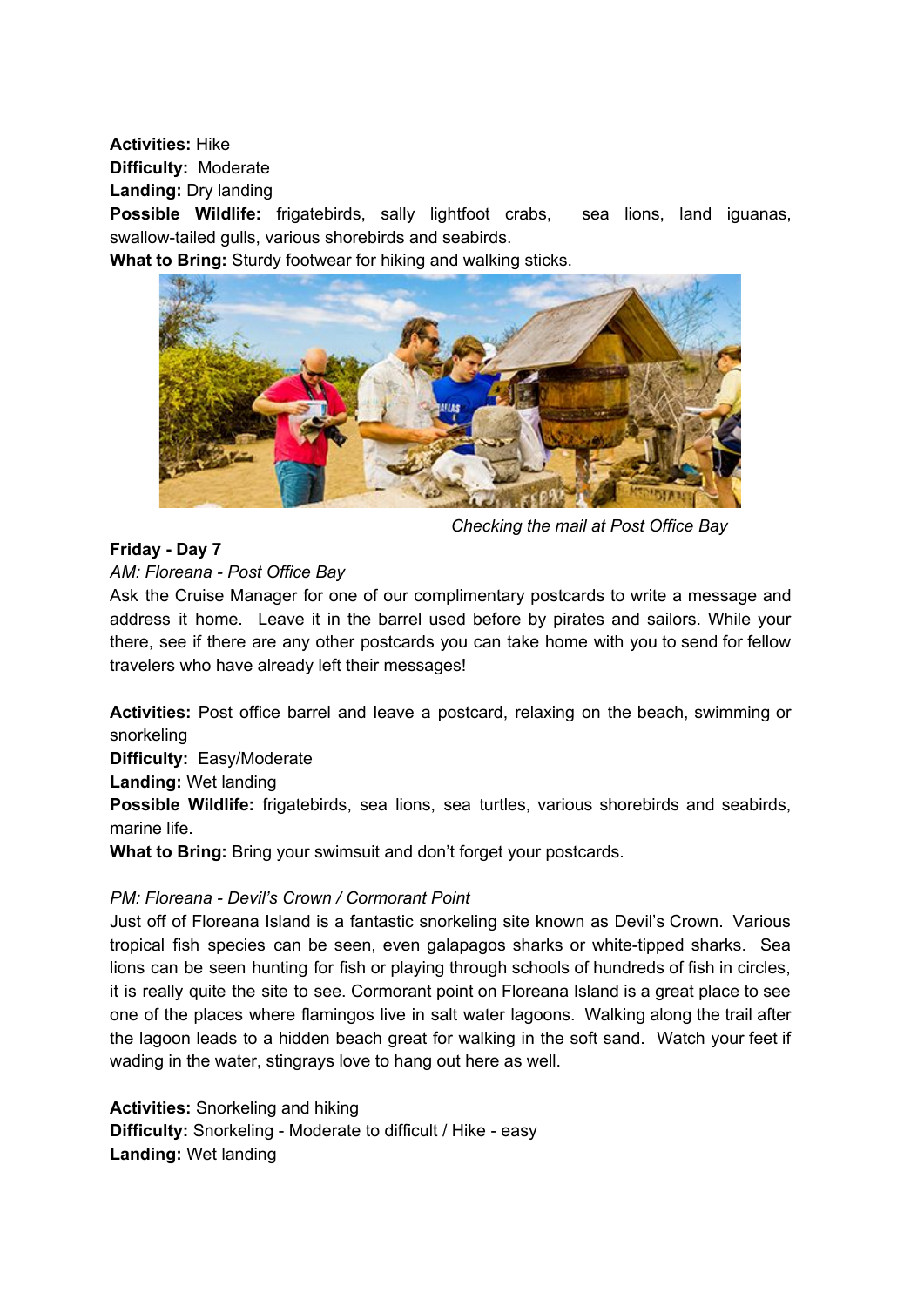**Possible Wildlife:** frigatebirds, sea lions, sea turtles, galapagos sharks, white-tipped sharks, tropical fish, various shorebirds and seabirds, marine life.

**What to Bring:** If you have an underwater camera, Devil's Crown is one of the best places to bring it while snorkeling.



## **Saturday - Day 8**

*AM: San Cristobal Island - Interpretation Center / Galapaguera*

At the interpretation center you'll find many different exhibits on information about the natural and geological history of the Galapagos Islands. It first opened in 1998 to help enforce the efforts of wildlife protection and the natural environment through means of population and tourist control.

**Activities:** Interactive Exhibits **Difficulty:** Easy landing **Landing:** Dry

#### *Transfer to Airport*

The only visit you will have on this day is to the Interpretation Center. Afterwards, you will have time to gather your belongings and then the guide and cruise manager will thank you for your time with Haugan Cruises. Then, you will be transferred to the airport and your cruise will come to an end.

**Important Info:** Itineraries are subject to change due to many different elements such as weather, park authorities and regulations, airline operations out of Haugan Cruises control, guide experience and safety concerns.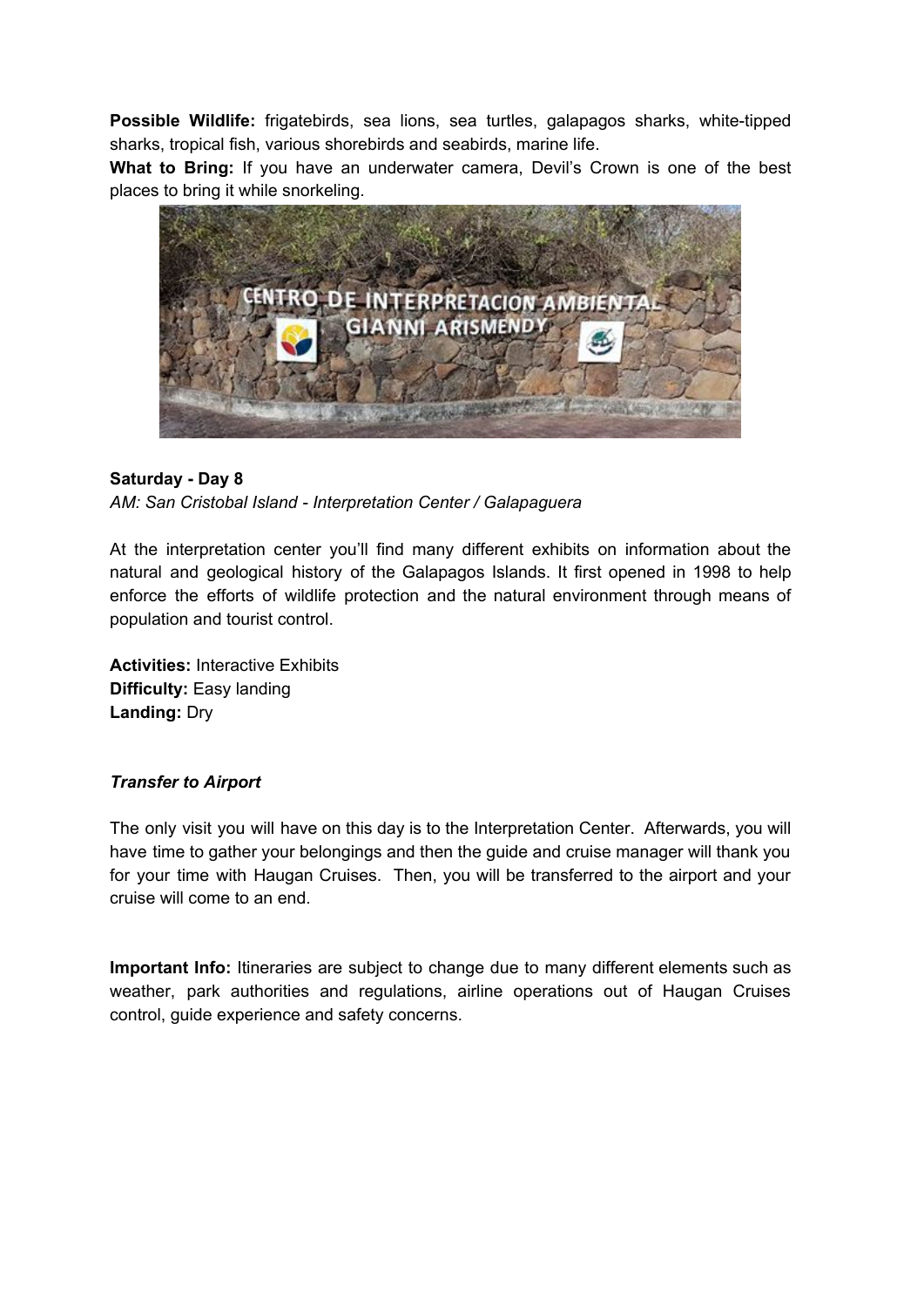

## **Interpretations and Definitions**

**Landing** - this is how you will arrive to each visitor site after leaving the vessel.

**Wet** - These types of landings mean that you will have to step out of the panga by the shore onto a beach or another type of wet surface. Guides will give instructions on how to disembark safely and whether your footwear should be removed or not. Once ashore, guides will provide special towels in order to dry off before putting on your footwear.

**Dry -** On dry landings guests will disembark the pangas onto a dry surface. This could be a man made dock or boat landing. On these types of landings it is not necessary to remove your footwear.

**No Landing** - If there is no landing, you will either do the excursion via panga ride or enter the water for a snorkeling activity straight from the panga.

**Panga** - This is the small boat or zodiac used by Haugan's crew in order to transport guests to and from the boat to visitor sites and ports.

**What to Bring** - These are merely suggestions by Haugan Cruises experts on items that can help you enhance your visit to create a more enjoyable experience.

#### **Difficulty of Activities**

**Easy** - Activities rated easy means no great efforts are required and the excursion will be very easy going.

**Moderate** - These activities may require some effort on your behalf, depending on your physical conditions but nothing extreme or intense.

**Difficult** - Activities categorized as difficult will include more intense hikes or uneven terrain. Examples may be climbing over small/medium sized boulders, walking uneven or slippery surfaces. Breaks may be needed, make sure to tell your guide if you need assistance. One should be in good overall health and physical conditions. Nevertheless,